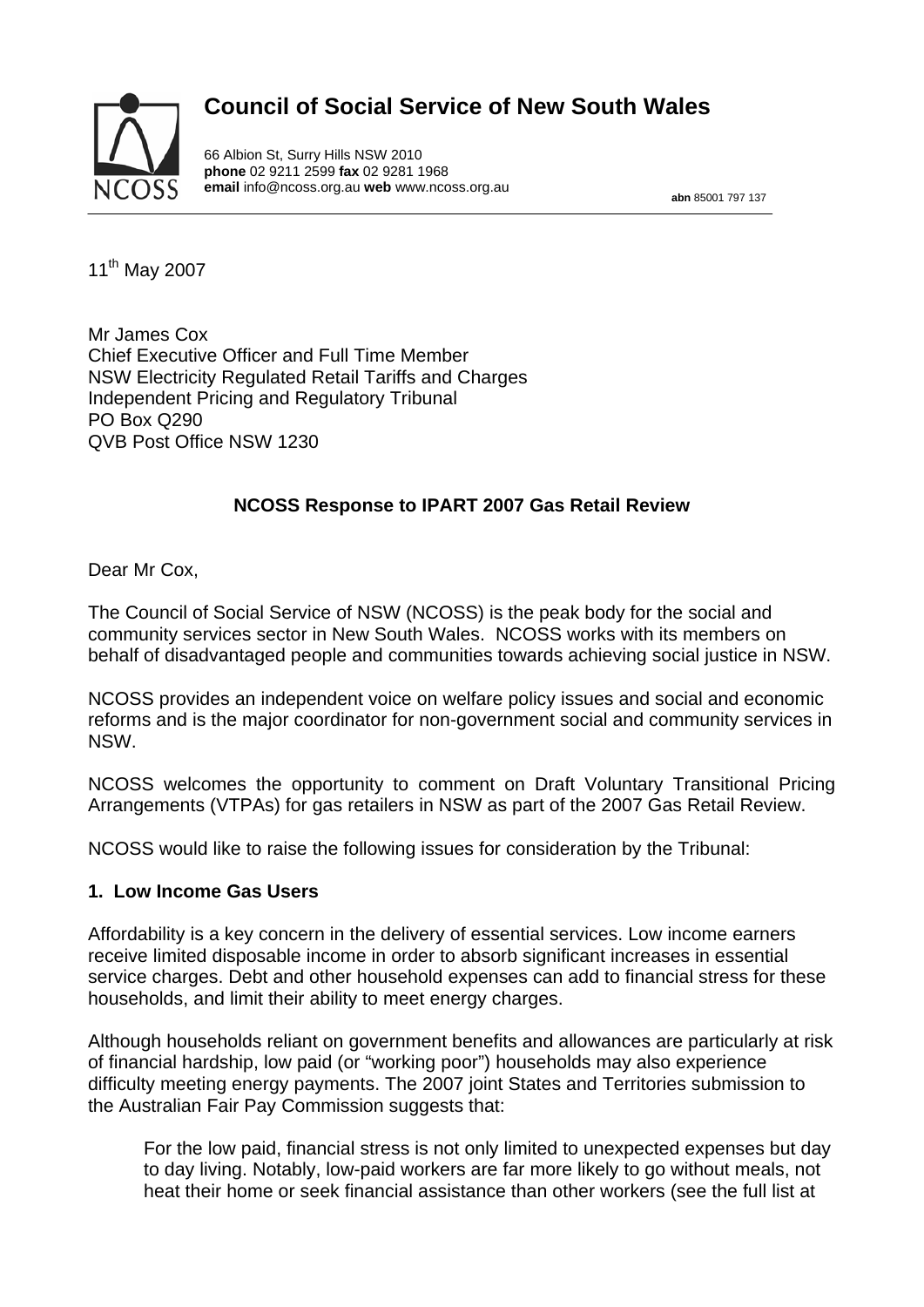the bottom of Table 45). For example, some 22 per cent of low-paid households had experienced two or more episodes of financial hardship since the start of the year (compared with 16 per cent among 'other' households).<sup>1</sup>

Approximately 13% of NSW Households report that they would face difficulty raising \$2000 at short notice.<sup>2</sup>

Low income consumers face particular disadvantages within a competitive market in negotiating goods and services. These include:

- a reduced ability to access all available information on a product or service;
- lower levels of income to purchase goods 'upfront' at a lower rate or negotiate bulk purchase discounts;
- a limited ability to take risks (low levels of disposable income to offset the costs associated with a 'bad choice').

Although market forces may be able to self-regulate for some consumers, the tendency will be for low income consumers to pay a premium for their involvement in the market as a result of the above factors.<sup>3</sup>

# **2. Proposed VTPA Weighted Average Price Cap (WAPC)**

The Tribunal has proposed a modified WAPC within the draft VTPAs, removing the side constraint specifying a maximum growth in individual customer bills that exists in the current determination.

Side constraints provide an important consumer protection against substantial price increases as a result of individual tariff readjustment. Although the proposed CPI level WAPC will act as an overall constraint, there is no guarantee that some consumers won't face a significant above CPI increase in their gas bill.

As stated above, low income households are in a particularly vulnerable position in relation to dramatic price increases for essential services. These households have limited disposable income to absorb price shocks, and limited capacity to purchase new energy saving devices to offset supply cost increases.

NCOSS also notes that gas enables largely non discretionary basic household tasks such as cooking, heating and showering. For many low income households, non discretionary consumption will account for a larger proportion of supply charges, and therefore these households will be more sensitive to changes in some tariff charges; for example, there will be a limited capacity to alter usage in response to an increase in peak pricing.

NCOSS further notes that despite the restraint in average gas prices since 2004 (relative to CPI), the 10 year trend in NSW has been a substantial above CPI adjustment to prices. This would have impacted the long term affordability of gas for low income households.

 $\overline{a}$ 

<sup>1</sup> Victoria, South Australia, Western Australia, Tasmania, *Australian Capital Territory and the Northern Territory Governments, Joint Labor Governments' for Victoria, South Australia, Western Australia, Tasmania, Australian Capital Territory and the Northern Territory in response to Australian Fair Pay Commission*, 30 March 2007.<br><sup>2</sup> Australian Burgey of Statistics, *Congress Social Sumany Summany Basella*, 2002, p22

<sup>&</sup>lt;sup>2</sup> Australian Bureau of Statistics. *General Social Survey: Summary Results*. 2002. p22. <sup>3</sup> Becoggies from the United Kingdom has about that low income families will now a "r

<sup>&</sup>lt;sup>3</sup> Research from the United Kingdom has shown that low income families will pay a "poverty premium" to access essential goods and services that are enjoyed at a cheaper rate by higher income households. See Lucy Ward. "Poor families face 1000 a year 'poverty premium,' say charities." *Guardian*. Monday March 5, 2007.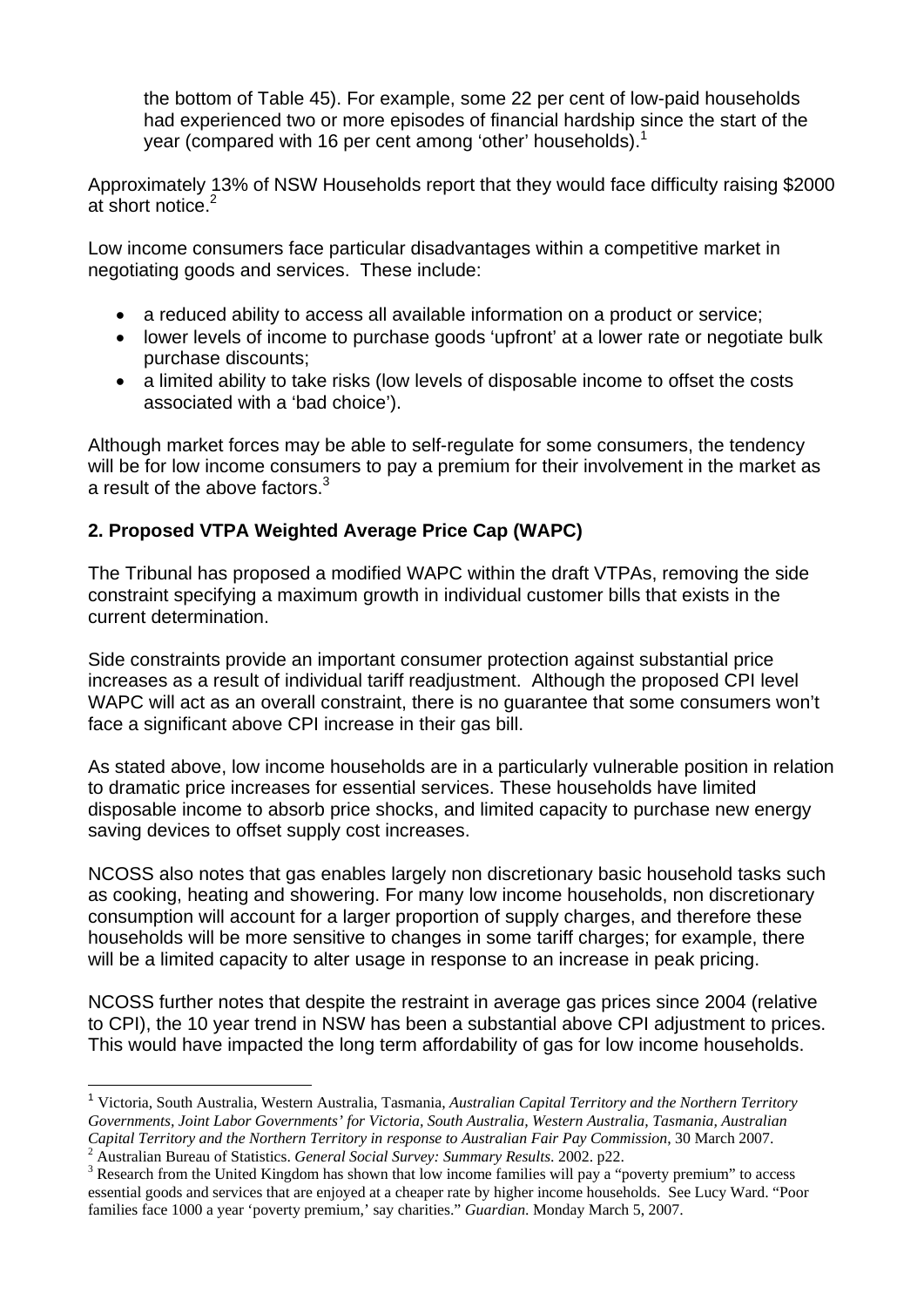NCOSS urges the Tribunal to include adequate side constraints within the proposed WAPC form of regulation to protect consumers from radical upward pricing of individual tariffs.

### **3. Murray Valley**

The Tribunal are proposing a CPI + 2% WAPC annual increase for Murray valley residents that are supplied by Origin Energy. NCOSS has concerns about this draft proposal in relation to affordability for affected consumers. NCOSS also notes that historically these consumers have faced aggressive price increases: CPI +5% applies annually in the determination that is about to expire. Although the Tribunal cites issues with cost reflexivity for these residents, no data has been supplied to justify the proposed increases.

Given the history of above CPI pricing for these consumers, NCOSS would urge the Tribunal to constrain the WAPC to CPI or below, unless very strong evidence is available to suggest both that the existing proposal does address a cost shortfall, and that the increases are affordable to consumers.

### **4. Miscellaneous Charges**

There was discussion at the public hearing for the 2007 Gas Retail Review on consistency in miscellaneous charges that are currently levied by retailers.

NCOSS has significant concerns on the potential barriers miscellaneous charges present to low income consumers in access and affordability of essential services, in particular in relation to the application of security deposits and late payment fees. NCOSS shares the concerns raised by the NSW Energy and Water Ombudsman in the public hearing on inconsistency in the use of these charges in the gas area, and the potential for alignment of principles across regulated utilities.

NCOSS urges the Tribunal to consider further a further opportunity for review of this issue as part of this determination process in order to establish consistency and fairness for consumers in this area.

### **5. Other Issues**

### *a) Availability of Data*

NCOSS raises the concern that has been inadequate data presented by the Tribunal on the reasons proposed changes are being made, existing costs facing retailers and the number and characteristics of existing residential users. This makes assessment of the proposed retail changes, and potential social impacts difficult for consumer advocates.

Improving information has the benefit of more informed decision making by the Tribunal. NCOSS is concerned that there has been a lost opportunity for consumers to draw attention to relevant issues that may be otherwise missed in this determination.

NCOSS urges the Tribunal to improve information in this area in order to make its price determinations more accountable and transparent for all stakeholders.